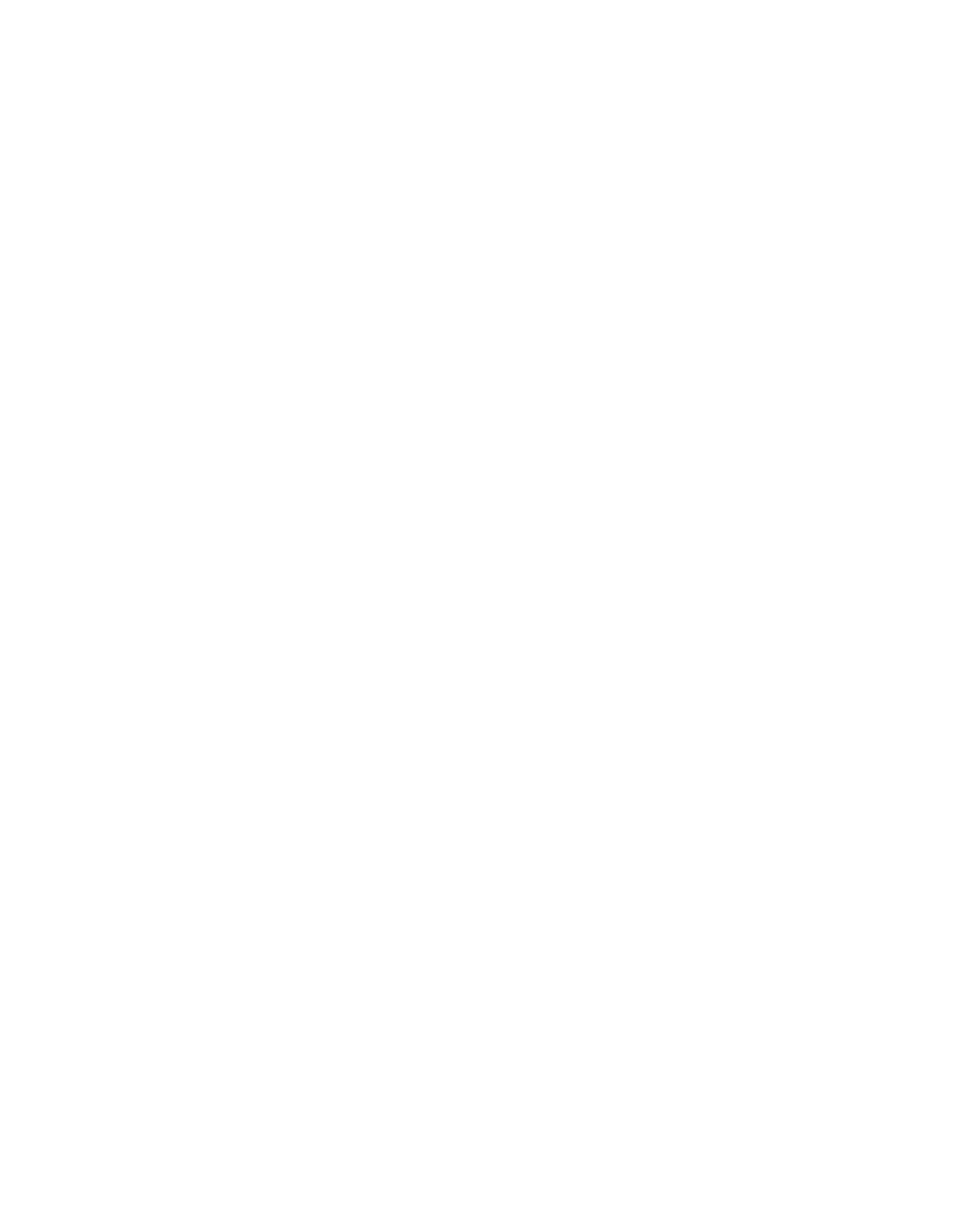### **III Initial Per Capita Claim Costs**

Since valuations are assumption driven, it is of great value to uniquely define the initial per capita claim costs, which are derived from past events.

Under the current rules, I follow what I understand to be standard practice:

1. Community-rated plans: I use the premium rates. This applies to all fully insured HMOs, Medicare Advantage plans and a large pooled PPO known as "NYSHIP".

2. All other plans: I develop aggregate claim costs from retiree claims data, and then credibility-weight the result with a National Average ("normative database"); finally, I distribute the result into 5-year age bands using the client's age distribution and other factors.

As a life insurance actuary by training, I appreciate the value of uniquely defining my "valuation premium". However, whether NYSHIP is community-rated depends on the size of the plan being valued. So, NYSHIP is community-rated for my (small) school districts, but it is not considered community-rated by the actuaries for the State of New York, whose employees represent over 50% of NYSHIP's participants. This is somewhat ambiguous, but I can live with it.

The exposure draft is much less clear as to its requirements.

Comment: First, 3.7.5 says that while a retiree claims analysis is preferable, premium rates may be used. Then 3.7.7 says that agespecific costs should be used. Which of these has the priority?

Then 3.7.8 causes me further confusion, as follows:

#### Comment:

(a) The term "Pooled Health Plan" is not defined in the standard. In NY, there are about 30 health consortia in which school districts participate. Is such a consortium a Pooled Health Plan?

One of my health consortia has 20 school districts and about 3,000 lives, which is at the edge of 100% credibility. Does classification as a Pooled Health Plan depend on the number of covered individuals?

(b) The term "Community-rated Plan" is not defined in the standard. Does the current practice, ambiguous as it is, continue?

(c) If a consortium is a Pooled Health Plan, then 3.7.8 requires that I obtain retiree claims data for all participating districts. This overlooks the